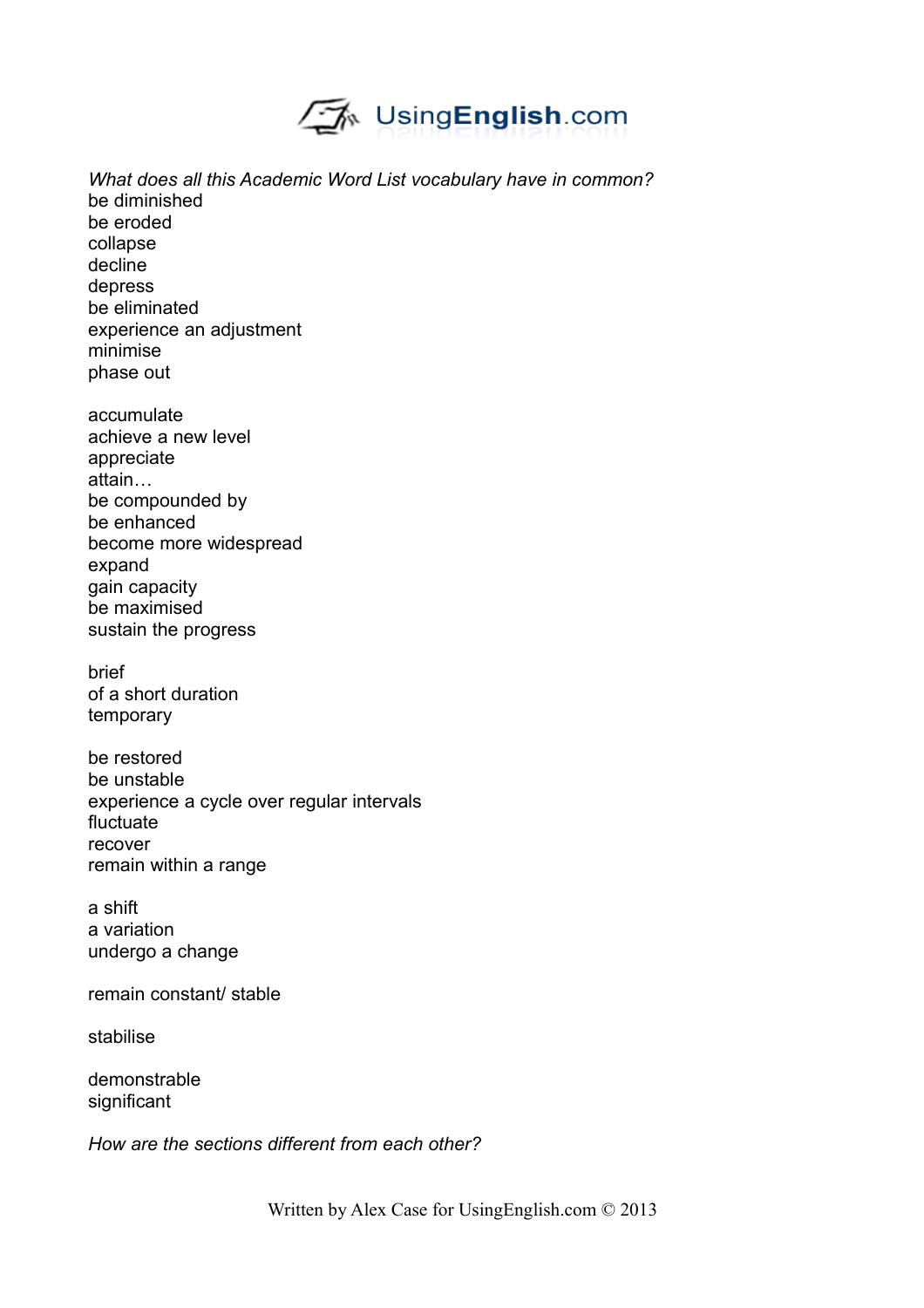

*Label the categories above with these headings (One is not used):* **Becoming flat**

**Staying flat**

**Big changes**

**Going down**

**Going up**

**Going up or down (not clear which)**

**Going both up and down**

**Short changes**

**Small changes**

*Brainstorm more for each section (including the one with no examples above)*

Written by Alex Case for UsingEnglish.com © 2013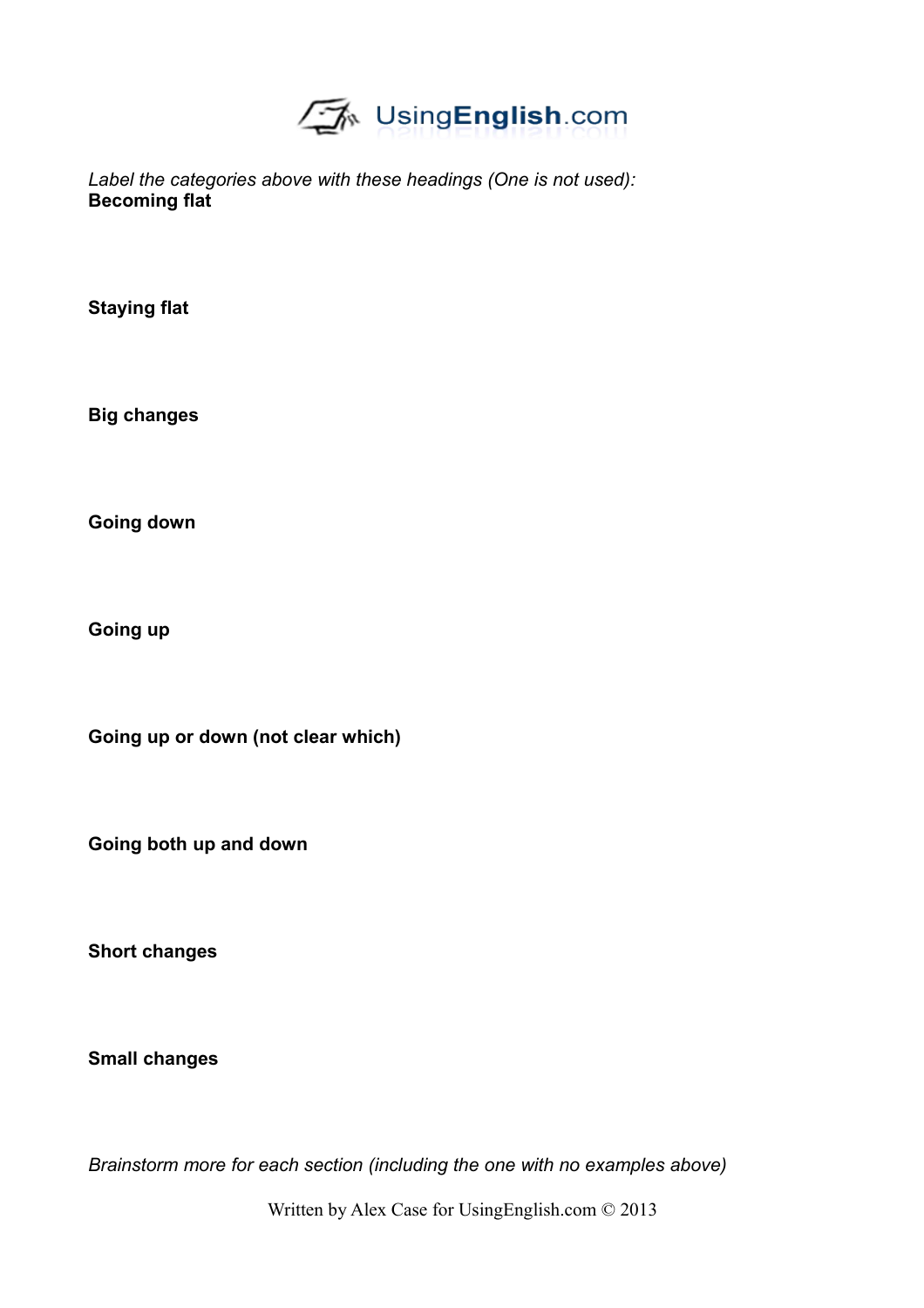

### **Academic Word List trends speaking**

*Choose one of the things below and describe the trend until your partner guesses which one you are speaking about. They can then say if they think you have described it correctly or not.* academic interest in popular culture alternative energy charitable foundations consumer credit corporate restructuring criteria you must meet to obtain welfare payments correspondence by mail depression deviations from social norms displaying your wealth disposable income distortion of the facts by politicians distinct dialects diversity in the workplace domination of the traditional top universities economic uncertainty efforts to teach creativity in schools enforcement of anti-corruption laws environmental degradation exclusion of minorities exploitation of workers exports exposure of companies to the world economy gender inequality importance of design importance of hedge funds jobs of short duration parking fees public debates about your field of interest public demonstrations publically available data about your field of interest racial discrimination social security deductions the government's focus on domestic consumption uniformity in business practices unrealistic undertakings by the government use of private detectives utilisation of community centres vehicles on the roads violations of international treaties visibility of stars in the urban sky voluntary redundancies your currency